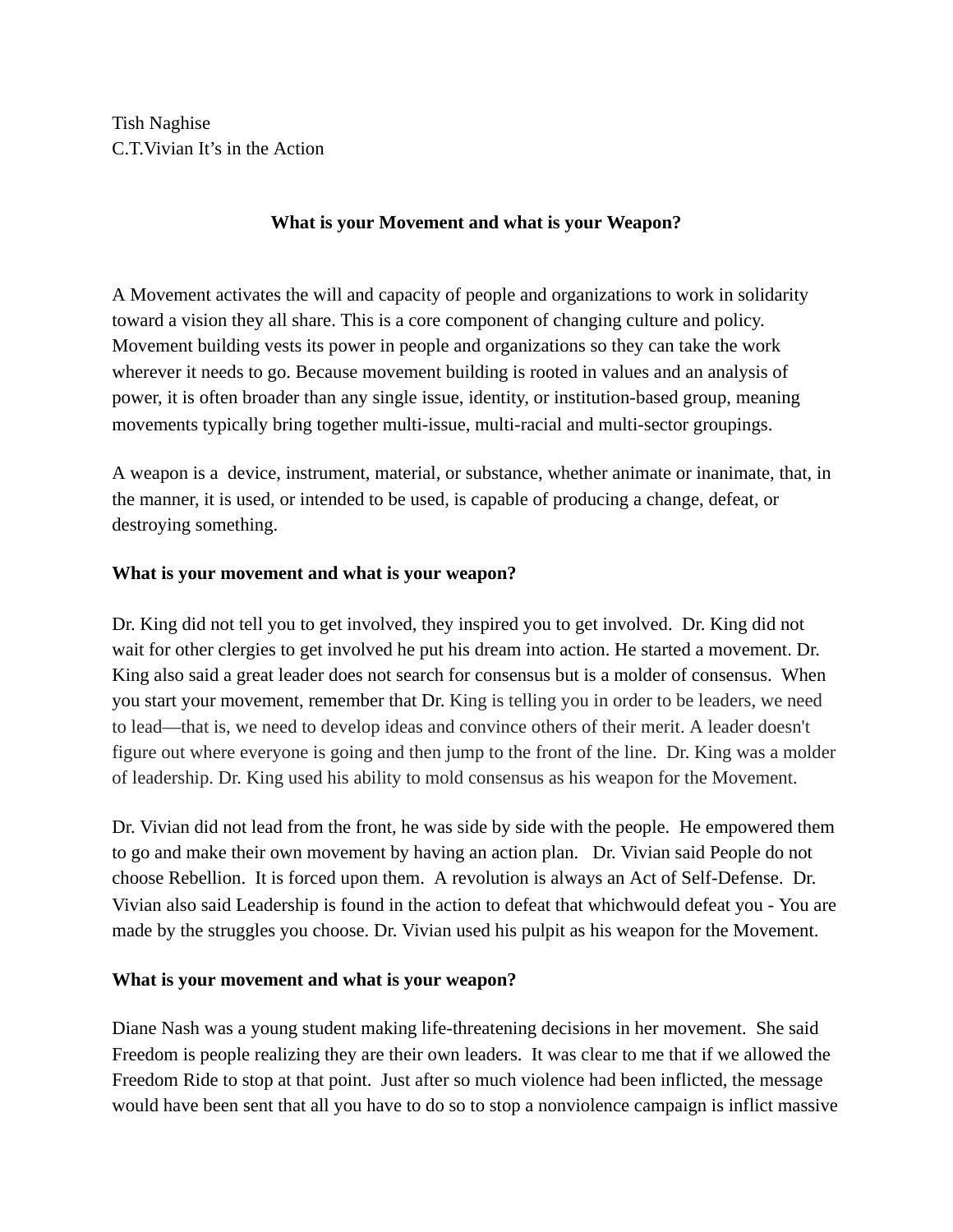violence. As a leader, she had a strategy to push forward for the overall good of everyone in the movement. Neither was she afraid to use her voice to challenge the media, men both black and white, and other authority figures. Ms. Nash said We presented Southern white racists with a new set of options. Kill us or desegregate. Ms. Nash used her intellect, uncompromising relentlessness to concede to defeat, and strategic abilities as a weapon.

We all know Congressman John Lewis in those pictures where he was beaten several times fighting for the fundamental rights that we were promised in the constitution at all men are create equal. Congresman Lewis famously told us to never, ever be afraid to make some noise and get in good trouble, necessary trouble. He was not afraid to die for the right to life, liberty, and the pursuit of happiness. His conviction to die was his weapon.

## **What is your movement and what is your weapon?**

Will you get bitten by dogs, Will you have cigarette smoke blown in your face, will you sit with an elderly person and help them to register to vote or to understand why their vote matters.

# **What is your movement and what is your weapon?**

Daniella Frazier was 17 years old when she took to social media and showed the world that George Floyd was being murdered by the police right in the face of many people. She used Social Media as her weapon.

Mamie Till lost her son to murderers in Mississippi in 1955. She used her son's murder as a weapon to show the world was happening in Mississippi United States. She said God told me, "I have taken one from you, but I will give you thousands." "I wanted the world to see what they did to my boy."

Fannie Lou Hamer went to the Democratic Convention in 1964 and challenged the White Democratic slate of delegates before the National Convention. She spoke about her voting rights and the torture she endured for attempting to register. She took a risk by being televised. She used the media as her weapon.

## **What is your movement and what is your weapon?**

Photography is my weapon says Gordon Parks. He said, "The guy who takes a chance, who walks the line between the known and unknown, who is unafraid of failure, will succeed." Parks used photography to create the history of the movement and that was his weapon.

"I will not take 'but' for an answer. Negroes have been looking at democracy's 'but' too long." Langston Hughes. He used his art in writing as his weapon.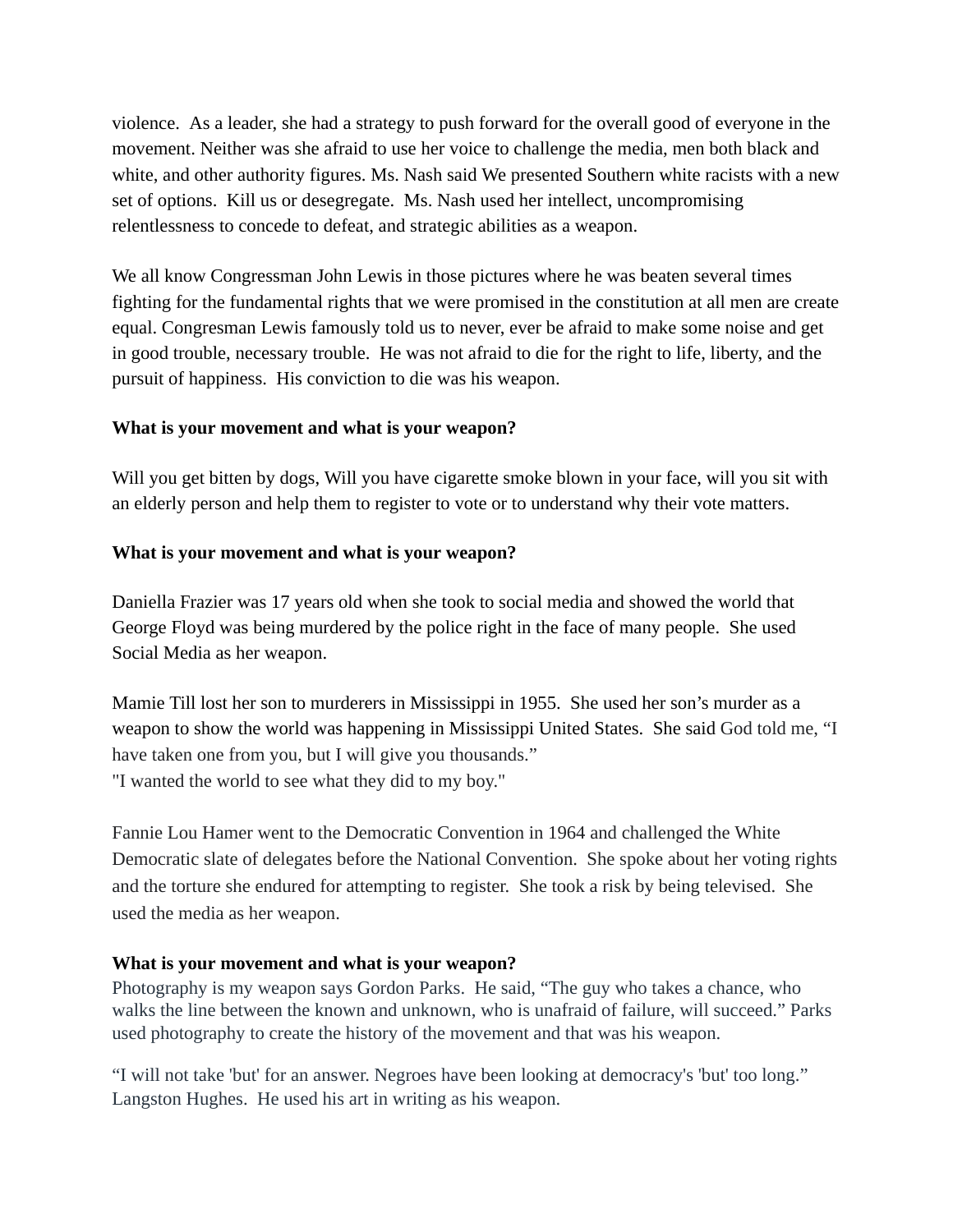James Baldwin was an activist and a writer. He used his skills as a writer as his weapon. He said "Not everything that is faced can be changed, but nothing can be changed until it is faced." What will you face for your movement?

#### **What is your movement and what is your weapon?**

Elizabeth Catlett said I have always wanted my art to service my people - to reflect us, to relate to us, to stimulate us, to make us away of our potential. We have to create art for liberation and for life. Ms. Catlett is letting us know that we need to take action by using our talents to take action whatever your movement may be.

Nina Simone song to us for us to take action in a movement. She risked her livelihood as a singer to create a message of action. She said " I'll tell you what Freedom is to me. NO FEAR.

Lorraine Hansberry died at an early age. Before she left to be with the lord, she told us how important it is to be young, gifted, and black. Use your creativeness to bring about change or a movement. Writing about the life of original Black folk was her weapon.

#### **What is your movement and what is your weapon?**

Colin Kaepernick lost his income as a Professional Football player. When asked why would he risk his ability to earn a living and lose a career where so many people would want to have his career. His response was "Where there's a significant change - and I feel like that flag represents what it's supposed to represent, and this country is representing people the way it's supposed to — I'll stand. Kaepernick used his status as a Professional Footballer to kneel respectively during the pledge of allegiance. Kneeling was his weapon.

#### **What is your movement and what is your weapon?**

Malala Yousazai is a young activist that wanted to get an education in her native land of Pakistan. She was shot in the face, disfigured and left to die. She survived, She uses her pen as a weapon. She stood before the United Nations and wrote a speech about her life as a young women in Pakistan. She said they thought bullets would silence us. They were wrong. She survived. She said let us empower ourselves with the weapon of knowledge.

#### **What is your movement and what is your weapon?**

The bible in 2 Timothy 1:7 For God hath not given us the spirit of fear' but of power, and of love, and of a sound mind. Go and make your Movement and chose your Weapon.